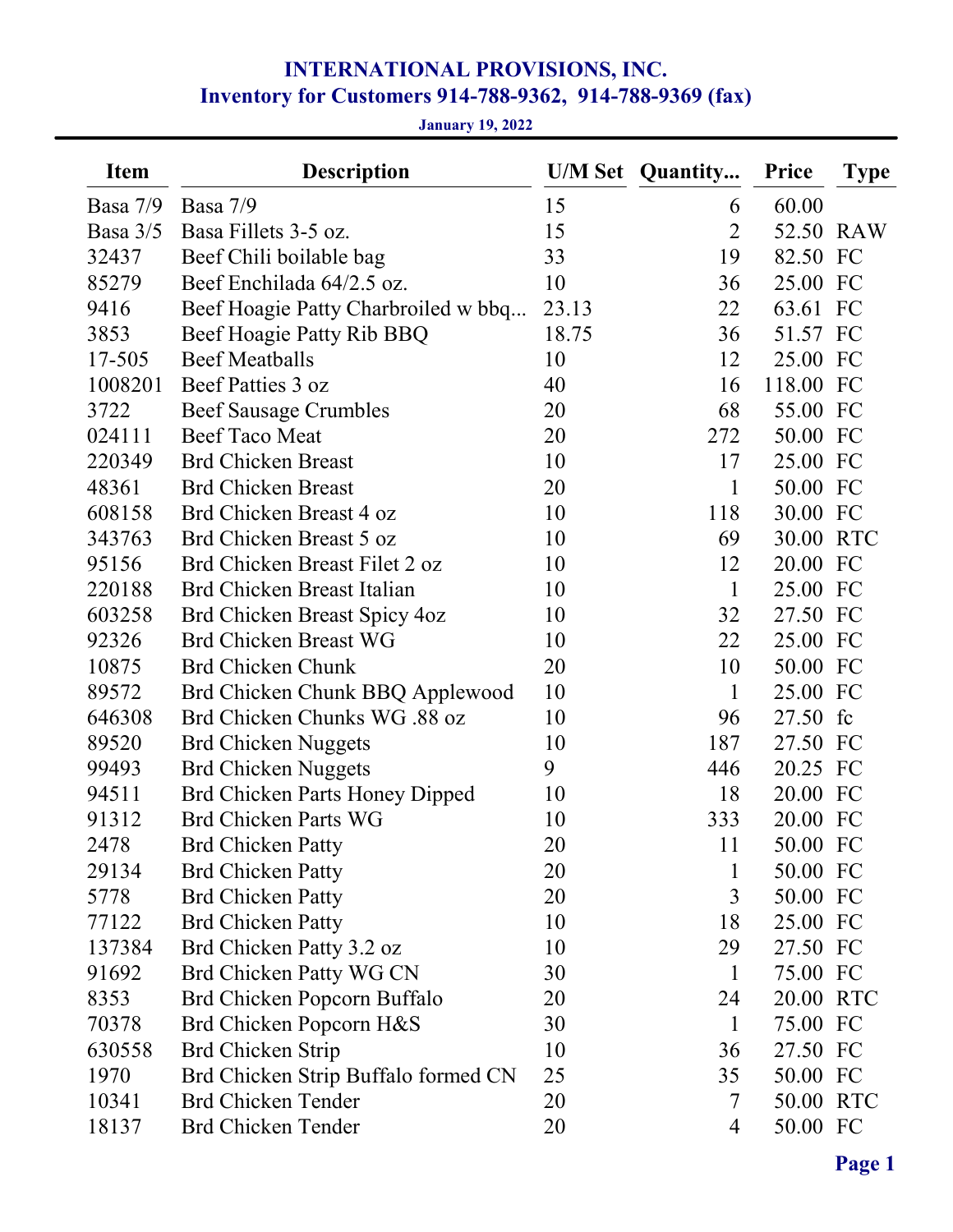# INTERNATIONAL PROVISIONS, INC. Inventory for Customers 914-788-9362, 914-788-9369 (fax)

## January 19, 2022

| <b>Item</b> | <b>Description</b>                 |       | <b>U/M Set Quantity</b> | <b>Price</b> | <b>Type</b> |
|-------------|------------------------------------|-------|-------------------------|--------------|-------------|
| 25662       | <b>Brd Chicken Tender</b>          | 10    | 343                     | 30.00        | FC          |
| 35228       | <b>Brd Chicken Tender</b>          | 10    | 218                     | 30.00        | FC          |
| 35230       | <b>Brd Chicken Tender</b>          | 10    | 485                     | 27.50 FC     |             |
| 77045       | <b>Brd Chicken Tender</b>          | 10    | 57                      | 25.00        | FC          |
| 16173       | Brd Chicken Tender formed          | 20    | 76                      | 25.00 FC     |             |
| 703322      | Brd Chicken Tender formed          | 20    | 3                       | 50.00 FC     |             |
| 77078       | Brd Chicken Tender Lightly Breaded | 10    | $\mathbf{1}$            | 25.00 FC     |             |
| 77044       | Brd Chicken Tender Spicy           | 10    | 37                      | 29.50        |             |
| 63030       | Brd Chicken Tender WG              | 20    | $\mathbf{1}$            | 50.00 FC     |             |
| 70332       | Brd Chicken Tender WG              | 30.99 | 10                      | 77.48 FC     |             |
| 96601       | Brd Chicken Tender WG formed       | 10    | 3                       | 22.50 FC     |             |
| 35226       | <b>Brd Chicken Tenders</b>         | 10    | 128                     | 27.50 FC     |             |
| 80343       | Brd Chicken Wing Italian           | 10    | 1                       | 28.90 FC     |             |
| 53989       | Brd Pollack Fish Stick CN 1.25 oz  | 20    | 76                      |              | 60.00 Parf  |
| 92121       | <b>Brd Veal Patty</b>              | 20    | 169                     | 60.00 FC     |             |
| 7011        | Chicken Bites HBBQ                 | 10    | $\mathbf{1}$            | 25.00 FC     |             |
| 70322       | Chicken Breast w/Grillmarks        | 30.39 | 3                       | 80.54 FC     |             |
| 24497       | Chicken Brst B/S                   | 20    | 49                      | 59.00 RTC    |             |
| 3226        | Chicken Brst B/S                   | 20    | 30                      | 50.00 RTC    |             |
| 23506       | Chicken Brst B/S Asian Style Dark  | 40    | $\mathbf{1}$            | 100.00       |             |
| 2604        | Chicken Brst B/S Italian           | 20    | 9                       | 50.00 FC     |             |
| 96303       | Chicken Brst B/S Sweet Thai Chili  | 10    | 9                       | 25.00        | <b>RTC</b>  |
| 70684       | Chicken Brst w/grillmarks formed   | 20    | 198                     | 50.00 FC     |             |
| 89525       | Chicken Burger w/grillmark         | 10    | 0.5                     | 25.00 FC     |             |
| 38388       | Chicken Chunk Coated               | 20    | 1                       | 50.00 FC     |             |
| 84239       | Chicken Chunk Spicy Buffalo        | 10    | 87                      | 25.00 FC     |             |
| 464568      | Chicken Diced                      | 10    | 31                      | 32.50 FC     |             |
| 20160       | Chicken Diced oven roasted breast  | 7.5   | 9                       | 18.75 FC     |             |
| 3041        | Chicken Drums                      | 20    | 1                       | 39.80 FC     |             |
| 90466       | Chicken Drums & Thighs             | 10    | 93                      | 19.90 RTC    |             |
| 85278       | Chicken Enchilada 64/2.5 oz        | 10    | 139                     | 25.00 FC     |             |
| 83151       | Chicken Enchilada 92 1.75 oz       | 10    | $\bf{l}$                | 20.90 FC     |             |
| 77234       | Chicken Fajita                     | 10    | 1                       | 25.00 FC     |             |
| 20161       | Chicken Fajita Breast Strips       | 7.5   | 25                      | 22.50 FC     |             |
| 8820        | <b>Chicken Parts Roasted</b>       | 30    | 58                      | 75.00 FC     |             |
| 95047       | <b>Chicken Parts Roasted</b>       | 10    | 51                      | 19.90 FC     |             |
| 91450       | Chicken Shredded Hickory BBQ       | 6     | 132                     | 15.00 FC     |             |